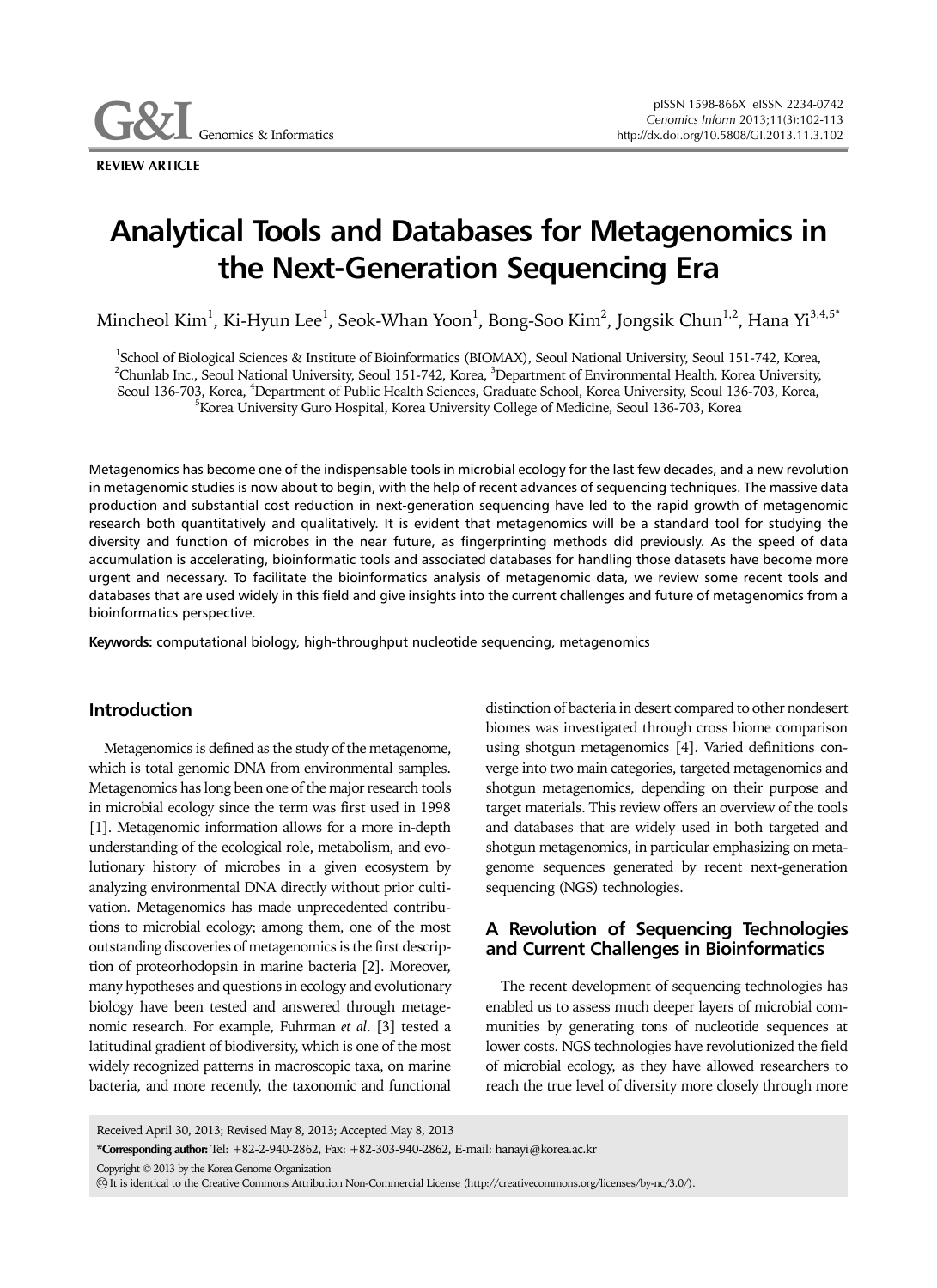in-depth sequencing. There are various applications using these NGS platforms, ranging from single-gene targeted sequencing to whole-genome sequencing and shotgun metagenome sequencing. Details about the principles and applications of each NGS technique have already been reviewed elsewhere [5]. The first NGS platform, pyrosequencer (GS20), generated just 20 Mb per run with a read length of 100 bp on average. A recent version of pyrosequencer (GS-FLX Titanium) has an advantage over other NGS techniques, especially 16S rRNA gene-based surveys, as it produces around ∼500 Mb per run with a longer read length (400-500 bp), which is sufficient to cover partial hypervariable regions of 16S rRNA. Illumina sequencing produces many more reads with cheaper price that are more accurate (accuracy of >99%) than 454 platforms (accuracy of 98.93%) [6] but is somewhat limited in certain fields due to the relatively shorter read length (<100 bp) of early versions. However, Illumina became more popular, since it gradually improved readable lengths (i.e.,  $2 \times 250$  bp in MiSeq). More recently, Pacific Biosciences has released a new sequencing technology, PacBio RS, and Oxford Nanopore Technologies introduced GridION/MinION devices, both of which allow single-molecule sequencing with a much longer read length. However, further improvements are necessary for use in practice due to the high intrinsic errors (10% to 15% in PacBio and around 4% in GridION) [7].

Since the first launch of the NGS platform in 2006, novel sequencing technologies have been developed continuously and rapidly. As a result, massive sequence data produced by NGS technologies are accumulating at an unflagging rate. However, the computing power and development of algorithms needed to deal with the huge datasets efficiently are not keeping up with the speed of data production. For example, access to sequence data is still hampered by unsuitable data storage systems, such as short read archive (SRA), and many early papers were not accompanied by data deposition into public databases. Repositories should be big enough to be ready to allow the increasing volume of upcoming sequence data, and all data must be deposited in a standardized manner. In addition to the shortage of data storage space and confounding submission formats, the characteristics of the produced sequence data pose another problem in further processing. For instance, shorter read length, which is an inevitable limit of high-throughput sequencing, is a barrier for sequence assembly, and the relatively higher rates of sequencing errors compared with previous Sanger methods also make it hard to recover genuine sequences.

### **Targeted Metagenomics**

Targeted metagenomics refers to a metagenomic approach that surveys genes or genomic regions of particular interest by targeted methods (activity- and sequence-driven studies) [8]. Sequence-driven targeted metagenomics is normally conducted by PCR-based directed sequencing of environmental genomic DNA. Ribosomal RNA genes (e.g., small subunit [SSU] and large subunit [LSU]) have been used as taxonomic marker genes for identifying microbial species. The characteristics of having both highly conserved and variable regions have allowed for accurate taxonomic identification and made it easier to design primers targeting the whole taxa of interest. Although taxonomic resolution of the 16S rRNA gene is not sufficient for delineating taxa at the species or strain level in some cases [9], the SSU of ribosomal RNA (16S rRNA) has been used widely as a standard marker gene in prokaryotes. For the last few decades, molecular methods to assess microbial diversity have focused on rRNA genes using probe-based approaches, such as fluorescent *in situ* hybridization and microarray, fingerprinting methods, and molecular cloning. Some of them are still in use, but in this review, we focus mainly on sequence data generated by recent NGS techniques.

Microbial community profiling using taxonomic marker genes (e.g., 16S rRNA gene) commonly uses an operational taxonomic unit (OTU)-based approach, as the sequencebased species definition in microbes is still vague and current public databases still do not reach the full extent of microbial diversity, despite the massive sequencing efforts. This OTUbased approach is now generally accepted in most microbial community studies based on environmental samples. Over the last few years, 454 pyrosequencing has been a major source of generating amplicon metagenomics data among NGS platforms due to its capability of producing a relatively longer read length. Therefore, bioinformatic analysis tools dealing with sequence data have been developed and tailored for pyrosequencing results. More detailed information about the algorithms and processes at each step can be found in several other reviews [7, 10]. In this part, we introduce recent tools and databases and provide brief explanations about how they work in the course of the analysis workflow (Table 1) [11-29].

#### **Denoising**

The first part of an analysis of NGS-generated data starts from filtering out 'noise' sequences. Most metagenomic studies based on single- or multiple-gene amplicons have used 454 pyrosequencing due to its advantage of producing longer read lengths, and currently available denoising algo-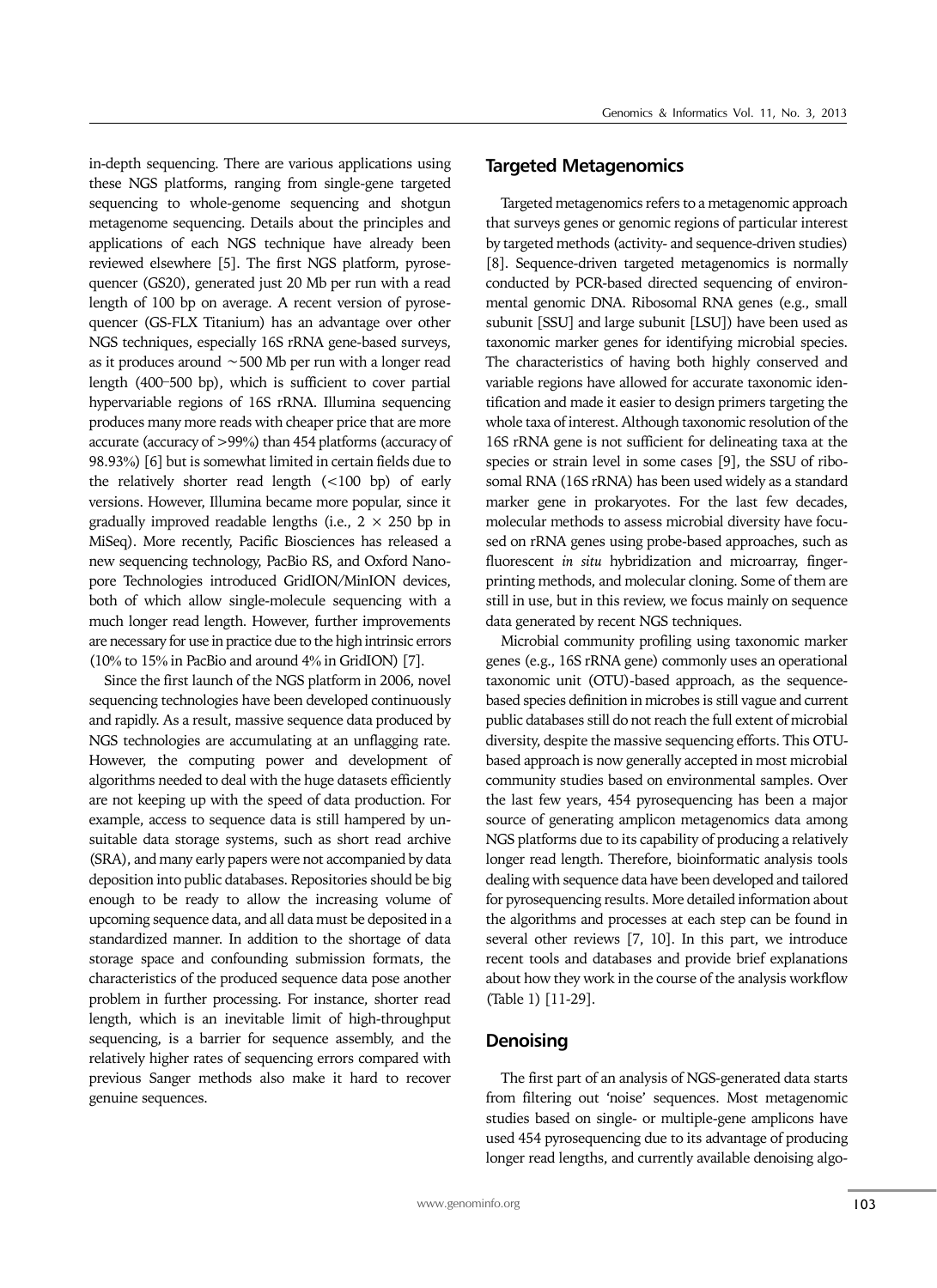| <b>Resources</b>   | <b>Function</b>   | <b>Reference</b> | Website                                         |
|--------------------|-------------------|------------------|-------------------------------------------------|
| Pyronoise          | Denoising         | [11]             | http://code.google.com/p/ampliconnoise          |
| Denoiser           | Denoising         | $[12]$           | http://qiime.org                                |
| <b>DADA</b>        | Denoising         | $[13]$           | http://sites.google.com/site/dadadenoiser       |
| Acacia             | Denoising         | $[14]$           | http://sourceforge.net/projects/acaciaerrorcorr |
| <b>UCHIME</b>      | Chimera detection | $[15]$           | http://www.drive5.com/uchime                    |
| ChimeraSlayer      | Chimera detection | [16]             | http://microbiomeutil.sourceforge.net           |
| Perseus            | Chimera detection | $[11]$           | http://code.google.com/p/ampliconnoise          |
| <b>DECIPHER</b>    | Chimera detection | [17]             | http://decipher.cee.wisc.edu                    |
| <b>UCLUST</b>      | OTU clustering    | [18]             | http://www.drive5.com/usearch                   |
| <b>CD-HIT-OTU</b>  | OTU clustering    | $[19]$           | http://weizhong-lab.ucsd.edu/cd-hit-otu         |
| <b>ESPRIT-Tree</b> | OTU clustering    | [20]             | http://plaza.ufl.edu/sunyijun/ES-Tree.htm       |
| <b>TBC</b>         | OTU clustering    | [21]             | http://sw.ezbiocloud.net                        |
| <b>RDP</b>         | 16S database      | $[22]$           | http://rdp.cme.msu.edu                          |
| <b>SILVA</b>       | rRNA database     | [23]             | http://www.arb-silva.de                         |
| Greengenes         | 16S database      | [24]             | http://greengenes.lbl.gov                       |
| EzTaxon-e          | 16S database      | $[25]$           | http://eztaxon-e.ezbiocloud.net                 |
| <b>UNITE</b>       | ITS database      | [26]             | http://unite.ut.ee                              |
| Mothur             | All in one        | $[27]$           | http://www.mothur.org                           |
| <b>QIIME</b>       | All in one        | $[28]$           | http://qiime.org                                |
| <b>MEGAN</b>       | All in one        | $[29]$           | http://ab.inf.uni-tuebingen.de/software/megan   |

**Table 1.** Bioinformatic resources for studying targeted metagenomics

rithms have also been developed for that purpose. The denoising process *per se* does not remove actual sequences but keeps abundant information on erroneous sequences by retaining representative reads. Several denoising algorithms have been suggested so far. PyroNoise [11] implements a flowgram clustering method, and other denoising tools, such as Denoiser [12], DADA [13], and Acacia [14], use sequence abundance information on the denoising process. Similarly, single-linkage preclustering can be used before performing the formal OTU clustering to reduce 'noise' sequences generated by PCR and sequencing errors [30]. It first ranks sequences in order of decreasing abundance, and rarer sequences within a certain threshold are merged into the original abundant sequences.

# **Chimera Detection**

Once denoising and additional quality control processes are completed, chimeric sequences should be removed from the dataset. Chimeras are artificial recombinants between two or more parental sequences, and they are normally formed when prematurely terminated fragments reanneal to other template DNA during PCR amplification [31]. These artificial molecules make it difficult to differentiate the original sequence from recombinants, resulting in overestimation of the level of microbial diversity in environmental samples [32]. Once chimeras are generated and sequenced, they need to be identified and removed from the dataset using bioinformatics tools. However, detecting chimeras is still challenging, as breakpoints can take place at any position more than once, and NGS platforms generate shorter lengths of sequences, making them hard to differentiate the source of parents with insufficient taxonomic information. Several elegant algorithms and tools have been suggested for preferentially identifying chimeric sequences in high-throughput datasets. These tools include UCHIME [15], ChimeraSlayer [16], Perseus [11], and Decipher [17]. All of these tools, except for ChimeraSlayer, use sequence frequency information to detect chimeras, assuming that chimeric sequences are less frequently represented in a given dataset than normally amplified sequences. There is no algorithm to detect chimeras perfectly, but to date, it has been known that UCHIME outperforms other algorithms, at least for short NGS reads [15]. Although there are still several limitations in detecting chimeric sequences that are formed by hybridization between closely related organisms, the tools listed above work well on SSUs and LSUs, but further validations are necessary for internal transcribed spacers and other functional genes.

#### **OTU Clustering**

The next step following chimera detection is OTU clustering, which is an essential process in community analysis, as it sorts sequences with the closest matches and then gives a taxonomic meaning to the clustered group. Sequencing errors, chimeras, and clustering algorithms have great influence on the quality of OTUs [33]. There are generally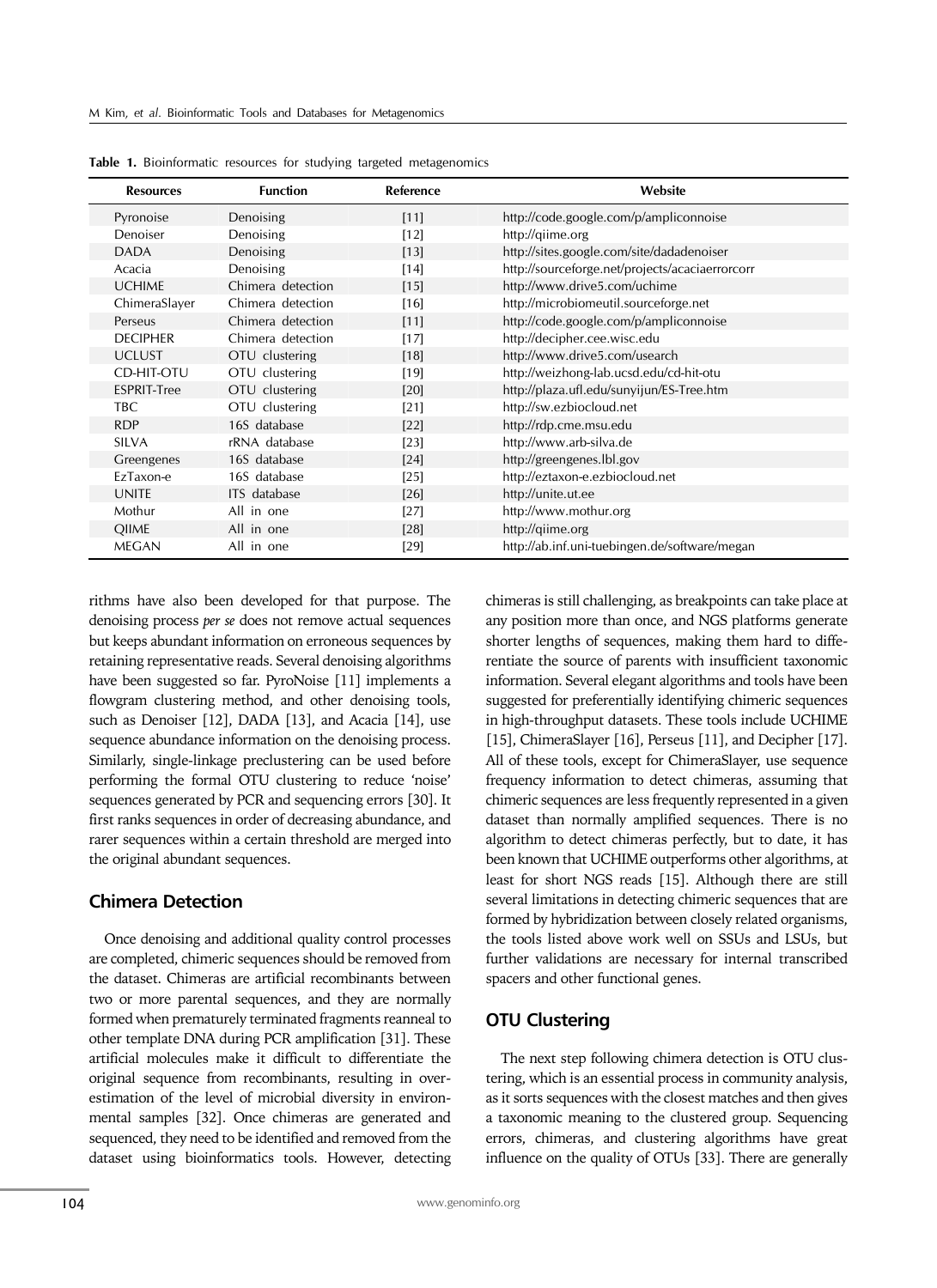two ways that have been suggested for generating OTUs. One is alignment-based clustering, and the other is the alignment-free clustering method. Sequence alignment is done by either aligning query sequences against pre-aligned reference sequences [34] or using pairwise and multiple sequence alignments [35]. It is known that alignment quality has a significant impact on OTU clustering results [36]. Alignment quality varies, depending on gene loci and the parameters used, but sequence alignment incorporating secondary structure information generally improves OTU assignment, at least for 16S rRNA gene sequences [37]. The nearest alignment space termination (NAST) algorithm [34] has been used successfully in microbial ecology as a profilebased alignment tool, and SINA aligner [38], based on partial order alignment, and infernal [39], using consensus RNA secondary structure profiles, were recently introduced. However, there is currently no method or algorithm that does automatic alignment almost perfectly or up to the quality that can be achieved manually. Alternatively, alignment-free methods are more broadly used in picking OTUs. Commonly used alignment-free tools are UCLUST [18], CD-HIT [19], and ESPRIT-Tree [20]. UCLUST and CD-HIT implemented their own sorting processes in OTU clustering by sorting sequences in order of decreasing abundance (i.e., UCLUST) or decreasing length (i.e., CD-HIT), and ESPRIT-Tree uses an average linkage-based hierarchical clustering algorithm. There are some other tools that implement a 'homopolymer collapse option' for minimizing homopolymer errors in 454 reads: CLOTU [40], SCATA [\(http://](http://scata.mykopat.slu.se)  [scata.mykopat.slu.se\), C](http://scata.mykopat.slu.se)runchCluster [41], and TBC [21]. However, these tools are currently applicable only to 454 reads, and there is a fundamental limitation of not being able to detect 'real' sequence differences appearing in homopolymer regions. SCATA has suggested another OTU picking approach by using both reference sequences and query sequences together in the clustering process, and then the OTU is assigned to a taxonomic identity of the reference sequence if the reference sequence belongs to the cluster.

A taxonomy-dependent approach was recently proposed as an alternative to OTU clustering approaches [42]. This method has two major advantages over OTU clustering. First, direct taxonomic assignment to each query sequence is more tolerant to sequencing errors than the OTU picking process, as the assignment process is less affected by mismatches or insertion/deletion errors, while sequencing errors are known to generate many spurious OTUs. It also helps prevent a massive loss of erroneous but still taxonomically meaningful sequences. Second, it enables researchers to perform a more standardized community analysis, based on a single assignment rule. There is no truly 'universal' primer set, and the difference in primer sets makes it

difficult to compare datasets, as the different primer sets amplify differing variable regions within 16S rRNA genes and catch only a partial body of the whole 'true' community. On the other hand, a taxonomy-supervised method can circumvent the problem by directly assigning sequences to the closest relatives using full-length reference sequences. This approach also facilitates cross-comparison and metaanalysis across versatile microbial community studies. A caveat is the low taxa coverage of current marker gene databases, which offsets the advantage of this approach and hinders the application in practice by failing to find the closest matches to known members, due primarily to its lack of close relatives in a given database. Another limitation is the relatively lower assignment accuracy and precision of short NGS reads compared to those of full-length sequences. It is generally known that even longer 454 Titanium reads are able to be identifiable with high confidence scores at best to the genus level [43], even genus-level classification is doubted [44]. However, this problem will be soon overcome as more high-quality sequences are added to the databases. For example, EzTaxon-e benefits from using artificially defined species names, which are defined based on combinatorial evaluation using both phylogeny and pairwise similarity between unclassified sequences on all taxonomic levels. It endows taxonomically more meaningful information to those 'unclassified' sequences rather than remaining unknown or environmental sequences. Moreover, recent updates have slightly improved the database coverage by adding error-free 454 reads that are selected using abundance information [\(http://eztaxon-e.ezbiocloud.net/\).](http://eztaxon-e.ezbiocloud.net)

#### **16S Databases and Taxonomic Classification**

Identifying each individual sequence is of great importance in microbial community analysis, as taxonomic information gives us access to basic information of its traits, such as physiology, epidemiology, and evolutionary history, and it allows for indirect inference of their ecological roles in a given environment. There are several methods that have been suggested for assigning microbial taxonomy with high-throughput sequence data. BLAST [45] is one of the most widely used algorithms when classifying sequences. The top BLAST hits by searching against reference databases are generally used for taxonomic identification of query sequences. There are several well-curated public SSU databases, such as RDP [22], SILVA [23], Greengenes [24], and EzTaxon-e [25]. However, the top BLAST hit does not always give the correct taxonomy result, especially in shorter reads. Alternatively, Greengenes and EzTaxon-e use BLAST in conjunction with global alignment, and the post processing of a BLAST-aligned output has been suggested to improve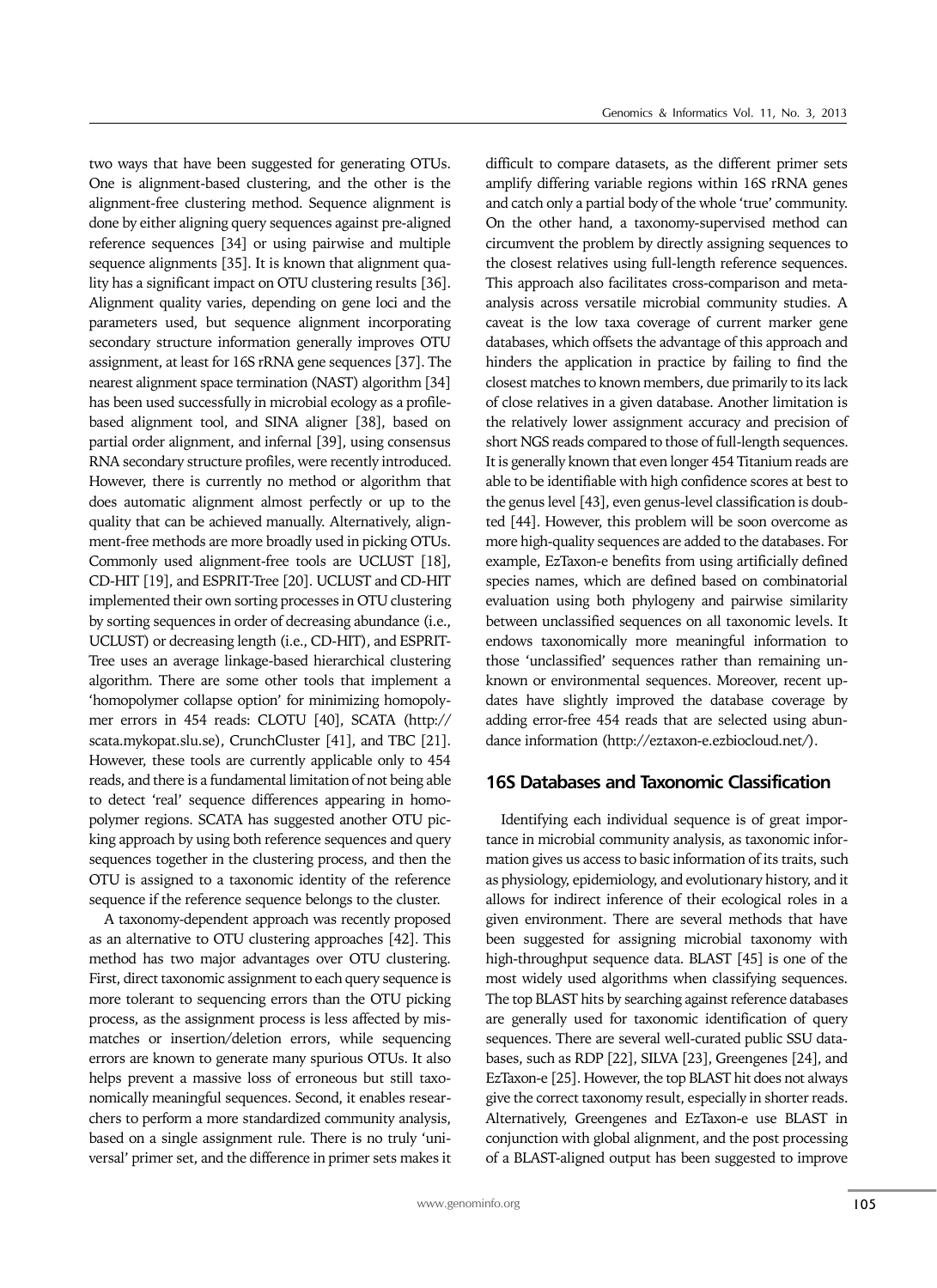assignment accuracy using the lowest common ancestor (LCA) algorithm in MEGAN [46] and the optimal consensus method (F-measure) in TANGO [47]. The probabilistic approach also gives a similar level of accuracy but is much faster than a BLAST search. The naïve Bayesian algorithm [48], implemented in RDP, uses 8-mer word-matching for training datasets and provides assignment results with bootstrapped confidence estimates. Phylogenetic placement method is a recently suggested approach that places query sequences into a phylogenetic guide tree on the basis of various evolutionary models. This approach is particularly useful in a case where there are no close relatives to the query sequence in databases, due primarily to the low DB coverage, which is the case with microbial eukaryotes. Tools using phylogenetic methods in taxonomic assignment include the evolutionary placement algorithm (EPA) [49], pplacer [50], and SEPP [51], and these algorithms were recently incorporated into QIIME [28] and AMPHORA2 [52].

# **Shotgun Metagenomics**

Until the arrival of NGS technologies in this field in 2006, shotgun libraries had been constructed using circular vectors, each of which had an insert derived from a metagenomic DNA fragment [53]. Sequencing strategies designed either to completely assemble the sequence of each long-insert vector (tens to thousands of kilobases) or to generate a paired-end read from small inserts (around 1‒2 kilobases) were applied to those vector libraries. The former strategy has a unique strength, in that it is relatively easy to generate contigs orders of magnitude longer than the read length when assembling the reads from homogeneous templates [2]. However, such a strategy is not scalable to analyze a large number of clones, as the tremendous amount of reads per clone needs to be screened. The latter strategy, a genuine random shotgun approach, took essentially the same approach with the NGS-based metagenome assembly, which enables analysis of a large number of clones but requires high coverage in order to be successful [54, 55]. Regardless of the strategies taken, vector library construction and subsequent sequencing are time-consuming and cost-ineffective, and only a few organizations can lead such efforts.

NGS technologies have proven their utility in shotgun metagenomics since their earliest application appeared in 2006 with studies using 454 pyrosequencing data. After all, technologies like 454 and Illumina sequencing have become routinely applied for shotgun metagenomics, accompanying changes in the trends of the field as well as the properties of the data themselves. As sequencing cost continues to decrease, more researchers outside the big sequencing centers have started to participate in metagenomic studies, resulting in higher individuality and diversity of metagenome data. Bioinformatics for metagenome analysis has progressed,



Fig. 1. Overall workflow and bioinformatics tools for shotgun metagenomic analysis. HMM, hidden Markov model; KEGG, Kyoto encyclopedia of genes and genomes; STRING, Search Tool for the Retrieval of Interacting Genes/Proteins.

106 [www.genominfo.org](http://www.genominfo.org)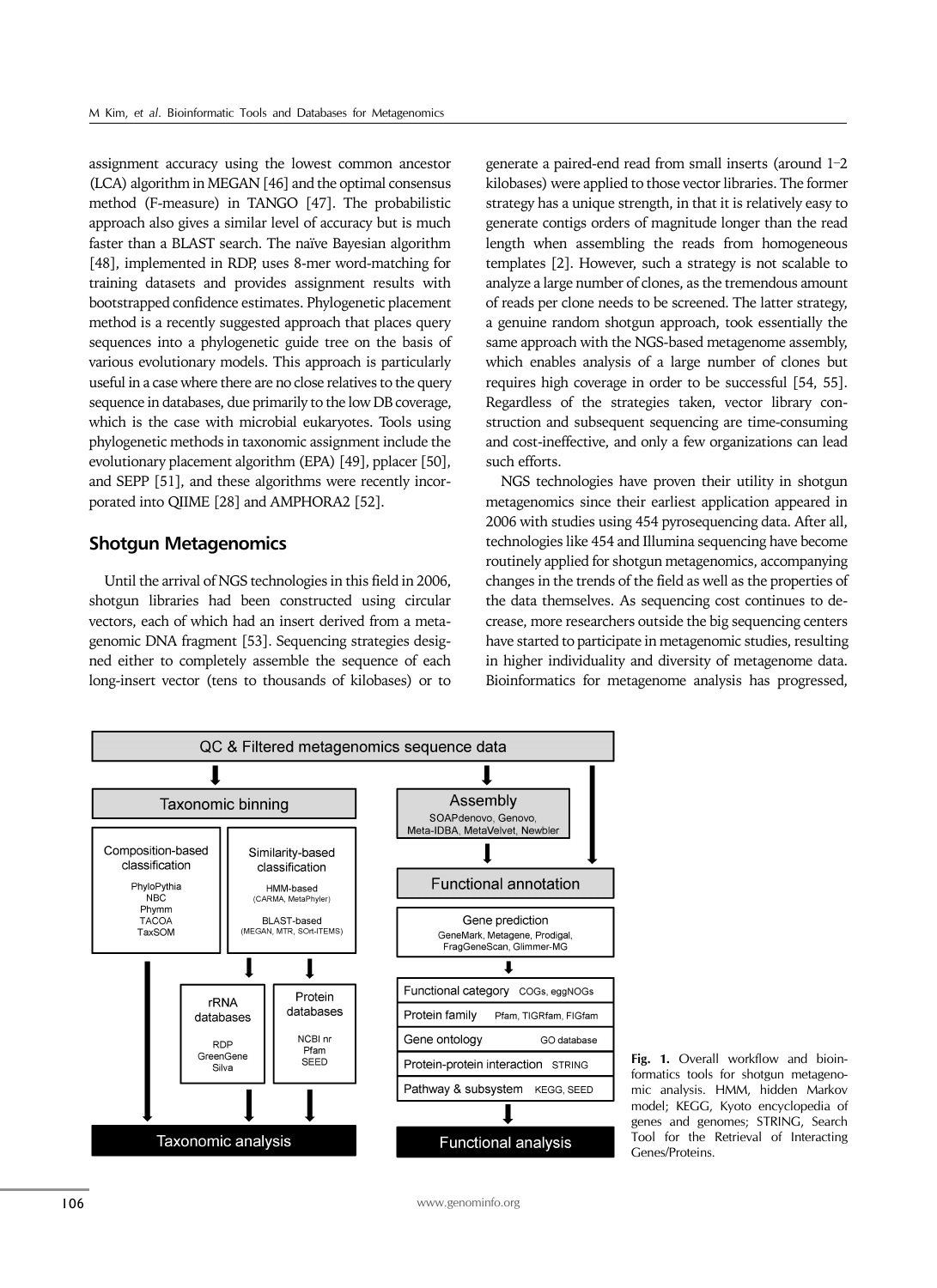along with the explosion of data, both by extension from the tools and databases previously developed in genomics and the adoption of methodologies used by ecologists. Less than a decade has passed since metagenomic shotgun sequencing took its place as general practice for biologists, and it is fair to say that bioinformatics for shotgun metagenomics is at a premature stage. In this section, we aim to summarize the methods that seem to be the 'current' standard, the most widely used, in the analysis of shotgun metagenomic data (Fig. 1).

#### **Assembly**

Assembly is the process of merging overlapped short reads into larger contiguous sequences (contigs). Current sequencing technologies normally break genomic DNA into pieces, and original genomic sequences need to be recovered from fragmented reads by an assembly process. In metagenomics for retrieving coding regions, it is necessary to make it easier to do functional annotations, as a more accurate classification/annotation is possible in longer sequence information. Most assemblers have been developed for the single genome or clonal populations with high coverage. There are currently few metagenomic assemblers, as metagenomic reads are more complex, owing to nonclonal heterogeneous reads resulting from multiple strains differing only by partial regions or rearrangements, lower or uneven coverage across genomes, sharing of repetitive sequences among closely related species, and lateral gene transfer sharing similar entities between distantly related organisms.

At an early stage of metagenomic studies, reference mapping approaches (e.g., Newbler, AMOS, MIRA) were applied to the metagenome assembly process. However, with the low coverage and complexity of megenomic reads, *de novo*  assemblers were preferred to reference mapping, based on the advantage of feasibility for dealing with the aforementioned problems. Starting from initial assemblers, such as SOAPdenovo [56], there are now several improved assemblers available: are Genovo [57], Meta-IDBA [58], Meta-Velvet [59], MAP [60], and Ray Meta [61]. Metagenomespecialized assemblers have to distinguish reads from different species. MetaVelvet and Meta-IDBA resolve this issue by partitioning the de brujin graph based on k-mer coverage and separately assemble each subgraph. Ray Meta does not decompose the de brujin graph; instead, it uses a heuristics-guided graph traversal approach to find the optimal assembly. Meta-IDBA, MetaVelvet, and Ray Meta were developed to perform well on short reads (e.g., Illumina sequencing). On the other hand, other tools, like Genovo and MAP, were developed for longer reads (e.g., 454 sequencing). The outputs from various assemblers can be used

to generate scaffolds using Bambus2 by avoiding misjoins between distantly related organisms by detecting repeats and genomic variants [62].

## **Binning and Taxonomic Classification**

Taxonomic classification of reads, which is called binning, is the most basic step in the characterization of microbial communities by metagenome sequencing. However, taxonomic binning of metagenome shotgun sequences is a challenging task for researchers, especially when working with short reads derived from NGS. There are several reasons that make binning a nontrivial job.

One of the reasons is that NGS technologies generally produce short reads. When applying shotgun sequencing to complex microbial communities found in soil, seawater, freshwater, and the gastrointestinal tract, the sequencing coverage does not reach the level required to make the assembly practically useful, even by current deep sequencing methods. The majority of reads remains unassembled. As a result, the majority of reads is taxonomically classified by the information in their short length. Short length presents a number of drawbacks in binning. Homology search-based methods suffer from a lack of alignment confidence and difficulties in predicting protein sequences from partial genes. Phylogenetic methods suffer from a lack of resolution due to insufficient phylogenetic information. Another challenge is the size of data that have to be processed during the binning process. Data size here refers to both the reads obtained from metagenomes and the sequences in the reference database. The novelty of microbes in the environmental samples also hampers binning, as they are not represented by any sequence in the reference database. One last challenging thing for researchers is the diversity of binning tools. There are dozens of choices, differing in both logical and practical aspects.

A straightforward approach for taxonomic classification of metagenome shotgun reads is searching for a similar sequence in a collection of known sequences that carries the taxonomic identity of each sequence. Similarity-based methods vary in at least three dimensions. 1) Choice of reference database: the search space could be restricted to a particular marker gene (e.g., SSU rRNA for prokaryotes) or a small number of selected protein families or could be as general as the entire NCBI nr database. 2) Search algorithm: from BLASTN (in case of using rRNA gene marker), BLASTX (protein database), and BLASTP (protein database after gene prediction) to a hidden Markov model (HMM) based homology search (searching for protein families). 3) Taxonomic assignment from the hit information: from simply transferring the identity of the best hit to the use of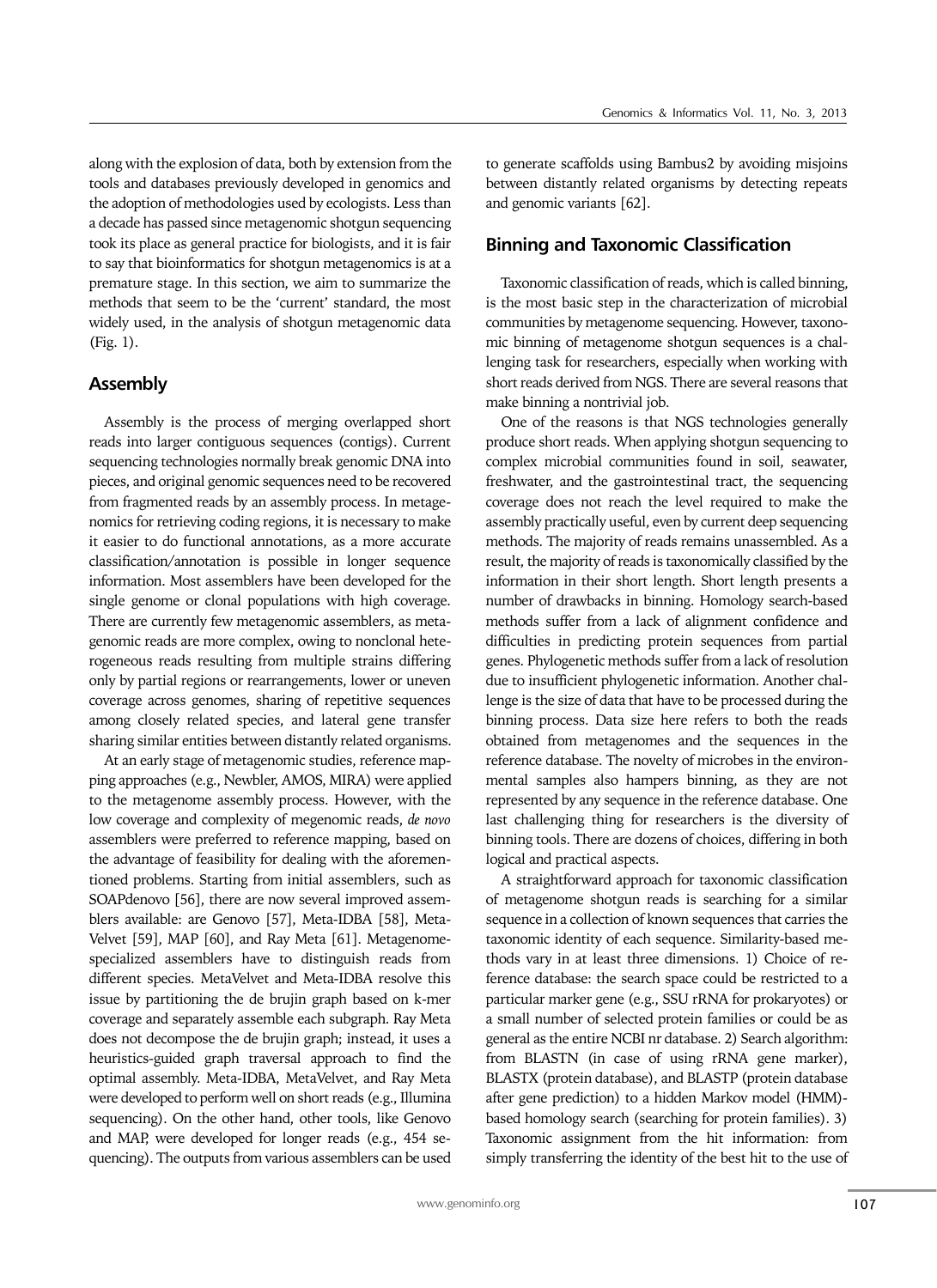LCA, modified LCA, or more complicated phylogenetic inferences. Among the popularly used tools, MEGAN uses the NCBI nr database for searching and LCA algorithms for assignment [29]. MTR and SOrt-ITEMS modified MEGAN's LCA algorithm by use of taxonomic information shared by hits (MTR) or by performing a reciprocal BLAST hit to reduce false positive hits (SOrt-ITEMS) [63, 64]. MG-RAST exploits both rRNA gene sequences and protein-coding sequences [65]. For the rRNA gene sequences, MG-RAST follows the RDP pipeline [22], while for protein-coding genes, it first predicts the protein coding sequences and then performs a BLASTX search against a number of databases, including SEED [66], and extracts taxonomic information from SEED hits. CARMA uses an algorithm similar to LCA and offers two ways for searching the database of known protein sequences: the NCBI nr database searched by BLASTX and the Pfam database searched by HMMER3 [67]. MetaPhyler is a power-up version of AMPHORA and uses 31 marker genes to reduce the search space [68, 69].

Composition-based classification of DNA sequences has been proven to be very useful, although it does not appear as intuitive as similarity-based methods. Composition-based methods exploit the uniqueness of base composition (from single to oligonucleotide levels) found across the genomes of different taxonomic entities. In many cases, these methods implement machine-learning algorithms. Ultimately, all of these methods use the taxonomic information of the reference database to assign a taxonomic identity to the reads. However, they can be divided into supervised and unsupervised methods, based on their dependence on the reference training set during the initial learning procedure. The most popular tools using supervised learning are PhyloPythia, NBC, and Phymm. Starting from the publicly available microbial genome sequences, NBC trains a naïve Bayes classifier based on the N-mer frequency profiles of each genome [70], Phymm builds an interpolated Markov Model using variable-length oligonucleotides typically found in taxa [71], and PhyloPythia trains a support vector machine classifier based on variable-length oligonucleotide composition [72]. Among the above, NBC and Phymm are suitable for classifying short reads generated from NGS sequencers. The popular tools employing unsupervised learning are TACOA and TaxSOM. TACOA introduced a kernelized k-nearest neighbor approach to cluster the reads [73], while TaxSOM uses batch-learning self-organizing maps (BLSOMs) and growing SOMs (GSOMs) to generate the clusters of related reads [74]. Both TaxSOM and TACOA are not suitable for unassembled short NGS reads.

There are tools that combine composition-based approaches and similarity-based approaches together to gain accuracy and discard fewer reads. PhymmBL linearly combines the BLASTN score and Phymm score and thereby gains more power to discriminate between similar BLAST hits [71]. RITA also combines a BLAST search with a composition- based NBC; however, unlike PhymmBL, RITA puts more weight on the BLAST result [75]. Both approaches are reported to perform well, even with short reads, but as they involve a BLAST search, they consume much time. There is a third type of taxonomic binning method recently implemented in the tool MetaPhlAn, which uses clade-specific marker genes [76]. From the database of microbial genomes, MetaPhlAn precalculated 400,141 genes that are most representative of each taxonomic unit. In theory, detection of the reads that match these markers can classify the members at the species level. MetaPhlAn uses BLASTN search to compare the reads against the set of marker genes. As the search space is markedly reduced from general sequence databases used in other approaches, MetaPhlAn exhibits unusually high speed.

# **Functional Annotation and Metabolic Re-Construction**

Functional assignments and pathway reconstructions are ultimate steps of shotgun metagenomics that allow the characterization of the functional potential of uncultivated microbes or microbial communities under investigation. Connecting the sequences of metagenomic data to specific functions in the environments can be performed by using web-based workflows offered by useful portals without access to high-performance computers. These online metagenome annotation services, like IMG/M [77], METAREP [78], CAMERA [79], and MG-RAST [80], provide platforms for gene prediction, assignment of functional categories, protein families and gene ontologies, and inference of protein interactions and metabolic pathways represented in the metagenomic data (Table 2). While an installable workflow like MEGAN4 [29] also exists, MEGAN4 does not provide gene predictions or homology-based or profile-based annotation analyses. Instead, the pipeline uses ready-made annotation data derived from BLASTX or BLASTP against the NCBI nr database.

Gene finding or gene prediction is a fundamental step for annotation. Classical gene finders that have been developed for a single genome are unsuitable for metagenomic analysis, because metagenome data are made up of a mixture of sequences from different organisms and often comprise mainly short assemblies and unassembled reads. Moreover, the high error rate of NGS can lead to frameshifts and make gene prediction more difficult. For this reason, several dedicated gene prediction programs have been developed, like Meta-Gene [81], MetaGeneAnnotator [82], Orphelia [83], Frag-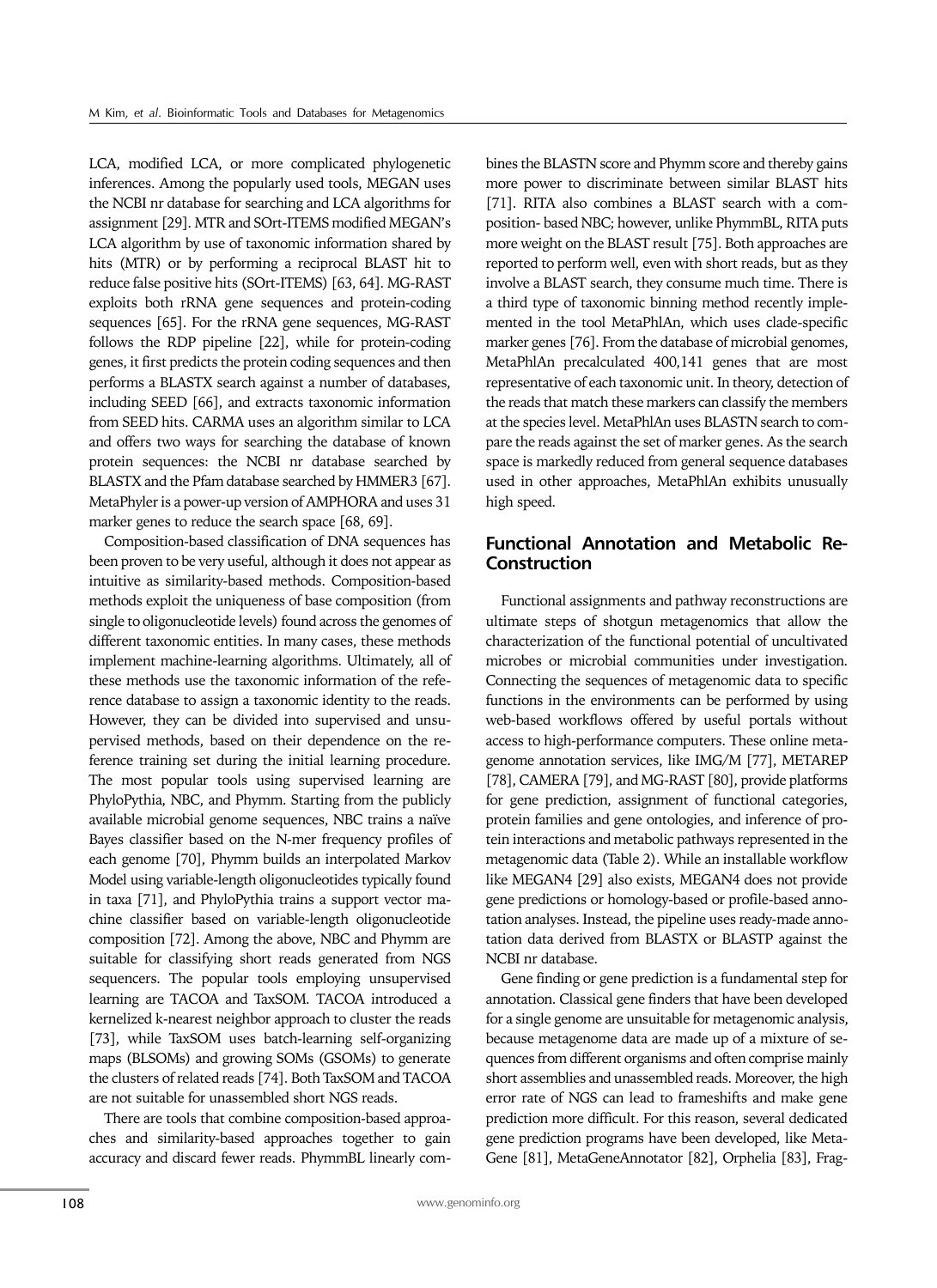| <b>Resources</b> | Gene prediction                   | <b>Functional</b><br>category | Protein family           | Gene ontology            | Protein-protein<br>interaction | Pathway and<br>subsystems |
|------------------|-----------------------------------|-------------------------------|--------------------------|--------------------------|--------------------------------|---------------------------|
| MG-RAST          | FragGeneScan                      | COG <sub>s</sub><br>eggNOGs   | <b>FIGfams</b>           | GO                       | <b>STRING</b>                  | KEGG, SEED                |
| IMG/M            | FragGeneScan<br>Genemark MetaGene | COGs                          | Pfam TIGRfam             | GO                       |                                | KEGG, SEED                |
| <b>METAREP</b>   | <b>MetaGeneAnnotator</b>          | COGs                          | Pfam TIGRfam             | GO                       |                                | PRIAM                     |
| <b>CAMERA</b>    | FragGeneScan<br>Metagene          | COGs                          | Pfam TIGRfam             | GO                       | $\overline{\phantom{0}}$       | KEGG                      |
| MEGAN4           | $\overline{\phantom{0}}$          | COGs                          | $\overline{\phantom{0}}$ | $\overline{\phantom{0}}$ |                                | KEGG, SEED                |

**Table 2.** Comparison of five major resources for metagenomic functional annotation

STRING, Search Tool for the Retrieval of Interacting Genes/Proteins; KEGG, Kyoto encyclopedia of genes and genomes.

GeneScan [84], Glimmer-MG [85], and MetaGenemark [86]. These programs incorporate different models for gene prediction, such as machine learning algorithms [87], HMMs [88], and di-codon usages [89]. MetaGeneMark (GeneMark) uses codon usage-incorporated HMM; Prodigal incorporates a machine learning algorithm [90]; MetaGene incorporates di-codon usage [91]; FragGeneScan uses a sequencing error model and codon usage-incorporated HMM; MetaGene-Annotator uses a machine learning algorithm and di-codon usage information; Glimmer-MG uses an interpolated Markov model [92]; and Orphelia uses a codon usageincorporated machine learning algorithm.

Functional analysis of metagenome generally uses a homology-based approach and involves a BLAST [45] search against a database, integrating several individual databases curated for specific analysis [93]. For functional category annotation, COGs [94] and eggnogs [95] databases are used. COGs, one of the widely used gene categories, was constructed from 66 genomes. Because COGs has a relatively small size of functional categories appropriate for determining well-known genes and because the database has not been updated for a long time, COGs shows low sensitivity for recently discovered genes. eggNOGs, created in 2011 and used by the portal service MG-RAST, shows higher sensitivity than COGs, because it is constructed based on the pre-annotation of orthologous groups from 1,133 genomes using COGs and KOGs. A BLAST-based approach is still widely used in functional category annotation, but it is hampered by its computational complexity and lack of homologous sequences in reference databases [93].

For a protein family analysis, the resources in the Pfam [96] and TIGRfam [97] databases are applied through the use of a HMM-based algorithm, profile (HMM profile), and search tool (HMMER; [98]). Similarity search results are transferred to annotations, based on the best hit's information. The Pfam and TIGRfam databases are resources consisting of curated multiple alignments and HMMs

generated from the Sanger Institute and J. Craig Venter Institute, respectively. A previous study reported that more protein family predictions were available using Pfam, because the Pfam database contains a higher number of protein families (14,831 protein families in Pfam 27.0 release) than TIGRfam database (4,284 protein families in TIGRfam 13.0 release) [93]. While IGM/M, METAREP, and CAMERA use HMM-based databases, such as Pfam and TIGRfam, MG-RAST uses an HMM-independent database, namely FIGfams [99]. FIGfams are sets of protein sequences and alignments that are similar along their full length and are believed to implement the same function generated from National Microbial Pathogen Data Resource (NMPDR). Gene ontology is assigned using the gene ontology (GO) database in most publically available pipelines. GO analysis was available in version 3 of MEGAN, but it was replaced by two functional methods, based on the SEED classification and Kyoto Encyclopedia of Genes and Genomes (KEGG) in MEGAN4. In addition to protein family analysis, MG-RAST offers information on putative protein-protein interactions by applying EMBL's Search Tool for the Retrieval of Interacting Genes/Proteins (STRING) tool [100].

Metabolic pathway reconstruction is generally performed using the KEGG database [101]. While IMG/M, CAMERA, and MG-RAST use the KEGG database and KEGG graphs, METAREP uses PRIAM [102]. PRIAM is a method for automated enzyme detection, based on the available ENZYME database [103], and provides KEGG graphs for visualization. Other pathway databases and tools, like MetaCyc [104] and MetaPath [105], are also used to annotate functional roles for metagenomic data but have not yet been integrated into online portal services for metagenomic analysis. An alternative to the methods mentioned above for inferring metabolic pathways is 'subsystem' in SEED [66]. Subsystems represent the collection of functional roles that constitute similar or related forms of complex structural and metabolic pathways, such as glyoxylate bypass, sulfur oxidation, and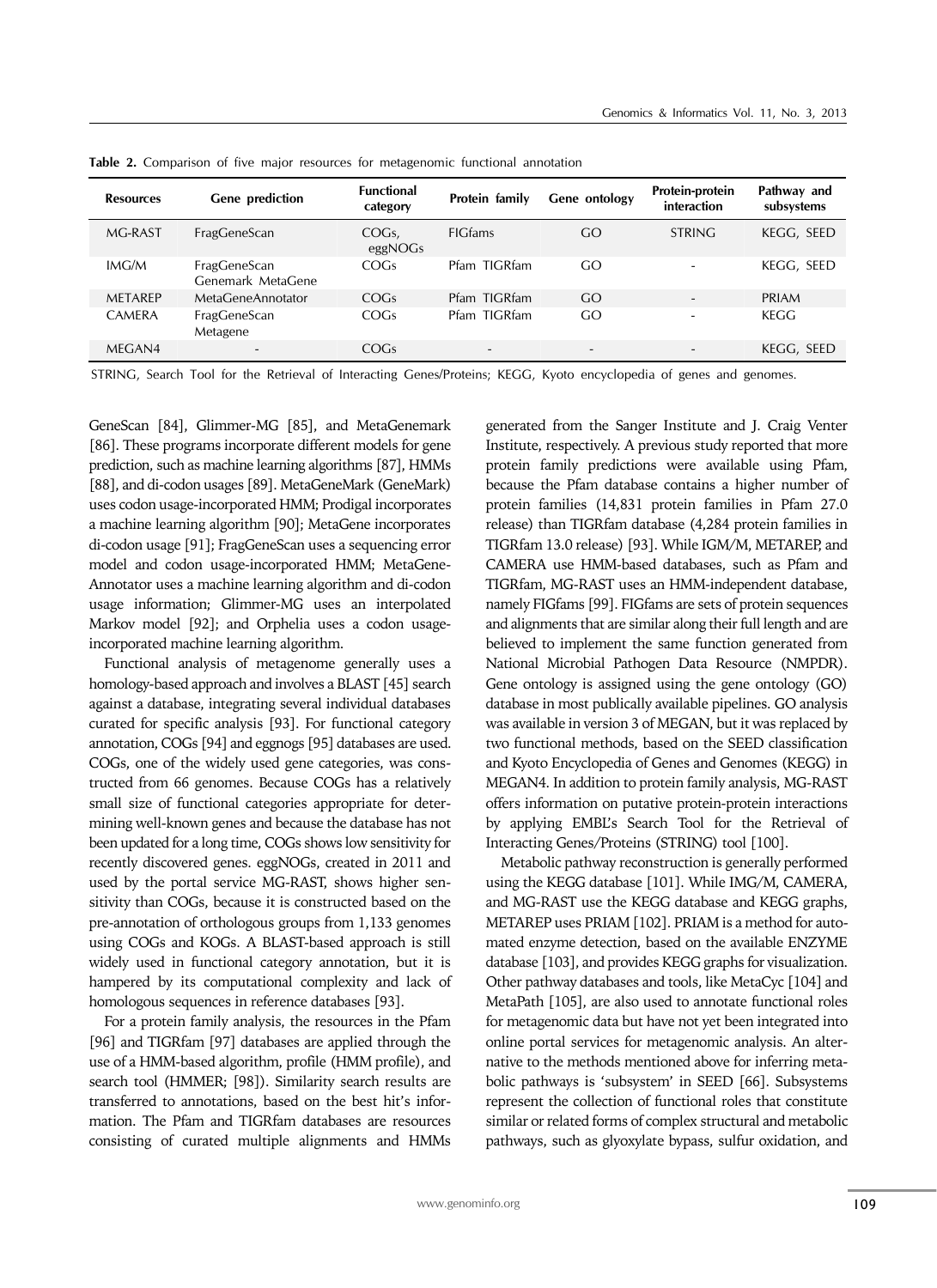ribosomal protein paralogs. The subsystem annotation based on SEED is currently implemented in IMG/M, MG-RAST, and MEGAN4.

#### **Future of Metagenomics**

Early metagenomic studies focused mainly on investigating less complex ecosystems and specific targets in a given environment due to high sequencing costs, ecosystem complexity, and lack of high-performance computing and bioinformatics tools. Much work has been done on testing new molecular techniques and tools and discovering novel enzymes and taxonomic lineages rather than testing many scientific hypotheses. This is why many previous and even current studies are not sufficiently replicated in experimental design. Of course, it is possible to compare the difference between metagenomic studies, which are not replicated [106]. However, it enables us to obtain statistically meaningful and biologically more relevant conclusions if larger sample sizes with more replicates are provided at a deeper layer of the sequencing regimen.

For inferring statistically meaningful differences between metagenome samples and exploring metabolic/taxonomic diversity in a given sample, metadata should be provided and standardized according to a proper rule. More standardized formats for describing marker genes, genomes, and metagenome datasets were recently suggested in minimum information about any (x) sequence checklists (MIxS) [107]. This standardized format makes it possible to do many statistical analyses and meta-analyses across metagenomic studies by providing more standardized contextual information about the environment sampled as well as experimental and sequencing information. Centralizing contextual information will become more common in future metagenomic studies.

Aside from experimental design and contextual data, metagenomic data have inherent limitations that must be overcome in the future. Metagenomic reads commonly show a relatively low genomic coverage compared to that of a single genome, and the short length of sequencing reads makes only fragmented information by the incomplete assembly and annotation processes accessible. Initiatives are already under way for filling the gap between metagenomic reads by doing co-assembly with single-cell genomics [108] and joint analysis between multiple metagenomes simultaneously [109], on the assumption that the same species must exist in different samples and that the co-occurrence helps extract shared information. The ultimate goal of metagenomics is a comprehensive understanding of our ecosystem. In the near future, metagenomics will be one of the essential parts of viewing our ecosystem through integration with other '-omics' approaches such as metatranscriptomics and metaproteomics.

# **Conclusion**

Over the last few years, metagenomics has accelerated the understanding of microbial ecology and evolution, thanks to the technical advances of sequencing platforms. Metagenomics itself is not a panacea that is able to answer all unresolved questions and uncover the 'dark matter' of our knowledge in microbial diversity and function studies, but it is undoubtedly an excellent tool, giving insight into completing the jigsaw puzzles of our understanding of the surrounding biosphere by exploring both 'who is out there' and 'what they do' in nature. It is true that studying metagenomics is still recognized by ordinary microbial ecologists as a tool that is difficult to tackle due to its complexity and the enormous amount of sequence data that needs to be dealt with. However, it is not surprising that we will witness 'doing metagenomics' in the future as if we routinely do PCR and gel electrophoresis in our laboratory. Current development of tools and databases for metagenomic studies is in its infancy, and there are still many challenges to overcome. It will not take long to see an explosive growth of metagenomics with a revolution of metagenomic bioinformatics.

## **Acknowledgments**

This work was supported by the National Research Foundation grant (2013-035122) through the National Research Foundation of Korea (NRF), funded by the Ministry of Education, Science and Technology of the Republic of Korea.

## **References**

- 1. Handelsman J, Rondon MR, Brady SF, Clardy J, Goodman RM. Molecular biological access to the chemistry of unknown soil microbes: a new frontier for natural products. *Chem Biol* 1998;5:R245-R249.
- 2. Béjà O, Aravind L, Koonin EV, Suzuki MT, Hadd A, Nguyen LP, *et al*. Bacterial rhodopsin: evidence for a new type of phototrophy in the sea. *Science* 2000;289:1902-1906.
- 3. Fuhrman JA, Steele JA, Hewson I, Schwalbach MS, Brown MV, Green JL, *et al*. A latitudinal diversity gradient in planktonic marine bacteria. *Proc Natl Acad Sci U S A* 2008; 105:7774-7778.
- 4. Fierer N, Leff JW, Adams BJ, Nielsen UN, Bates ST, Lauber CL, *et al*. Cross-biome metagenomic analyses of soil microbial communities and their functional attributes. *Proc Natl Acad Sci U S A* 2012;109:21390-21395.
- 5. Metzker ML. Sequencing technologies: the next generation. *Nat Rev Genet* 2010;11:31-46.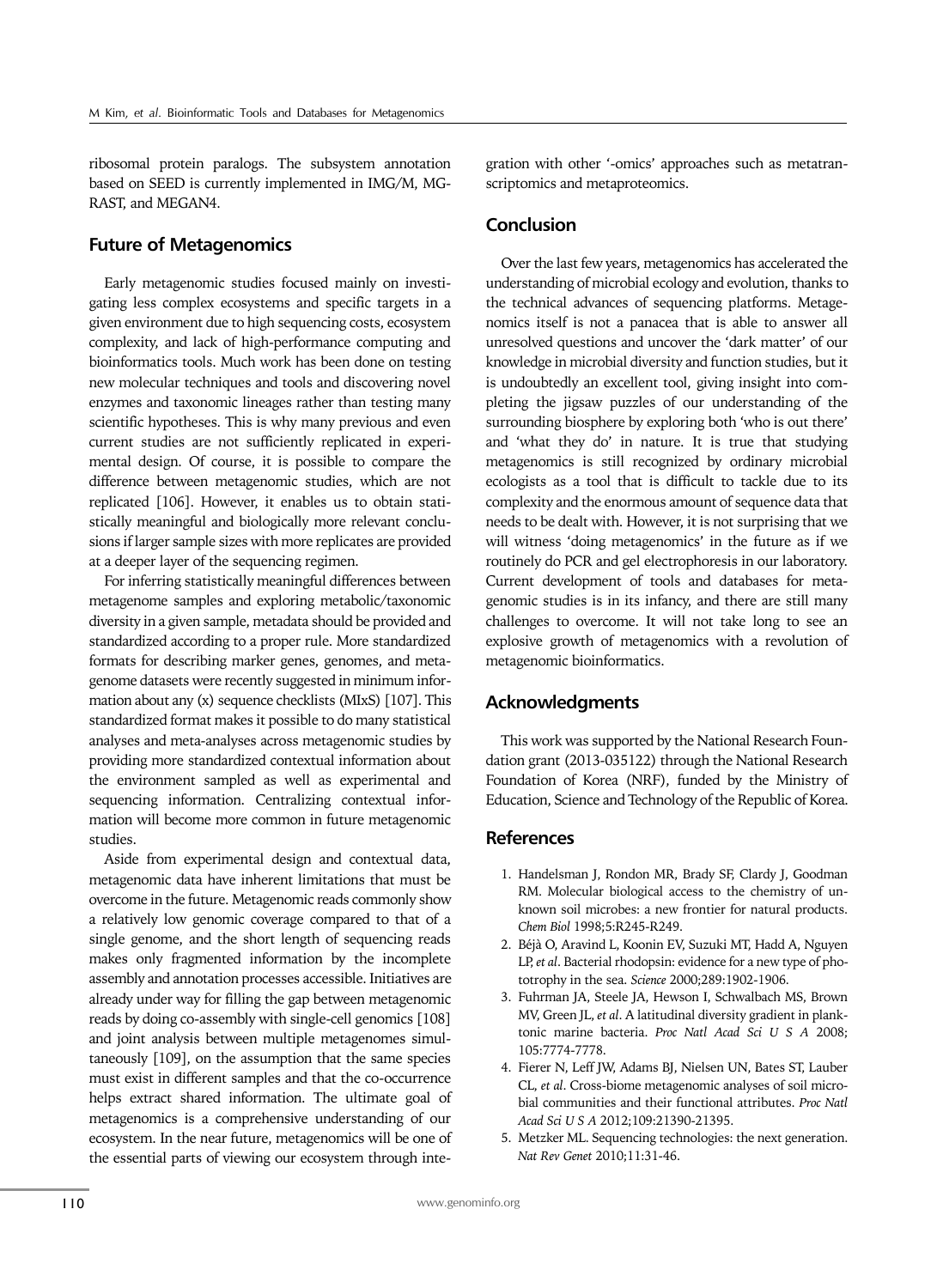- 6. Gilles A, Meglécz E, Pech N, Ferreira S, Malausa T, Martin JF. Accuracy and quality assessment of 454 GS-FLX titanium pyrosequencing. *BMC Genomics* 2011;12:245.
- 7. Teeling H, Glöckner FO. Current opportunities and challenges in microbial metagenome analysis: a bioinformatic perspective. *Brief Bioinform* 2012;13:728-742.
- 8. Suenaga H. Targeted metagenomics: a high-resolution metagenomics approach for specific gene clusters in complex microbial communities. *Environ Microbiol* 2012;14:13-22.
- 9. Fox GE, Wisotzkey JD, Jurtshuk P Jr. How close is close: 16S rRNA sequence identity may not be sufficient to guarantee species identity. *Int J Syst Bacteriol* 1992;42:166-170.
- 10. Kunin V, Copeland A, Lapidus A, Mavromatis K, Hugenholtz P. A bioinformatician's guide to metagenomics. *Microbiol Mol Biol Rev* 2008;72:557-578.
- 11. Quince C, Lanzen A, Davenport RJ, Turnbaugh PJ. Removing noise from pyrosequenced amplicons. *BMC Bioinformatics*  2011;12:38.
- 12. Reeder J, Knight R. Rapidly denoising pyrosequencing amplicon reads by exploiting rank-abundance distributions. *Nat Methods* 2010;7:668-669.
- 13. Rosen MJ, Callahan BJ, Fisher DS, Holmes SP. Denoising PCR-amplified metagenome data. *BMC Bioinformatics* 2012; 13:283.
- 14. Bragg L, Stone G, Imelfort M, Hugenholtz P, Tyson GW. Fast, accurate error-correction of amplicon pyrosequences using Acacia. *Nat Methods* 2012;9:425-426.
- 15. Edgar RC, Haas BJ, Clemente JC, Quince C, Knight R. UCHIME improves sensitivity and speed of chimera detection. *Bioinformatics* 2011;27:2194-2200.
- 16. Haas BJ, Gevers D, Earl AM, Feldgarden M, Ward DV, Giannoukos G, *et al*. Chimeric 16S rRNA sequence formation and detection in Sanger and 454-pyrosequenced PCR amplicons. *Genome Res* 2011;21:494-504.
- 17. Wright ES, Yilmaz LS, Noguera DR. DECIPHER, a searchbased approach to chimera identification for 16S rRNA sequences. *Appl Environ Microbiol* 2012;78:717-725.
- 18. Edgar RC. Search and clustering orders of magnitude faster than BLAST. *Bioinformatics* 2010;26:2460-2461.
- 19. Fu L, Niu B, Zhu Z, Wu S, Li W. CD-HIT: accelerated for clustering the next-generation sequencing data. *Bioinformatics*  2012;28:3150-3152.
- 20. Cai Y, Sun Y. ESPRIT-Tree: hierarchical clustering analysis of millions of 16S rRNA pyrosequences in quasilinear computational time. *Nucleic Acids Res* 2011;39:e95.
- 21. Lee JH, Yi H, Jeon YS, Won S, Chun J. TBC: a clustering algorithm based on prokaryotic taxonomy. *J Microbiol* 2012;50: 181-185.
- 22. Cole JR, Wang Q, Cardenas E, Fish J, Chai B, Farris RJ, *et al*. The Ribosomal Database Project: improved alignments and new tools for rRNA analysis. *Nucleic Acids Res* 2009;37: D141-D145.
- 23. Quast C, Pruesse E, Yilmaz P, Gerken J, Schweer T, Yarza P, *et al*. The SILVA ribosomal RNA gene database project: improved data processing and web-based tools. *Nucleic Acids Res*  2013;41:D590-D596.
- 24. DeSantis TZ, Hugenholtz P, Larsen N, Rojas M, Brodie EL,

Keller K, *et al*. Greengenes, a chimera-checked 16S rRNA gene database and workbench compatible with ARB. *Appl Environ Microbiol* 2006;72:5069-5072.

- 25. Kim OS, Cho YJ, Lee K, Yoon SH, Kim M, Na H, *et al*. Introducing EzTaxon-e: a prokaryotic 16S rRNA gene sequence database with phylotypes that represent uncultured species. *Int J Syst Evol Microbiol* 2012;62(Pt 3):716-721.
- 26. Abarenkov K, Henrik Nilsson R, Larsson KH, Alexander IJ, Eberhardt U, Erland S, *et al*. The UNITE database for molecular identification of fungi: recent updates and future perspectives. *New Phytol* 2010;186:281-285.
- 27. Schloss PD, Westcott SL, Ryabin T, Hall JR, Hartmann M, Hollister EB, *et al*. Introducing mothur: open-source, platform-independent, community-supported software for describing and comparing microbial communities. *Appl Environ Microbiol* 2009;75:7537-7541.
- 28. Caporaso JG, Kuczynski J, Stombaugh J, Bittinger K, Bushman FD, Costello EK, *et al*. QIIME allows analysis of high-throughput community sequencing data. *Nat Methods*  2010;7:335-336.
- 29. Huson DH, Mitra S, Ruscheweyh HJ, Weber N, Schuster SC. Integrative analysis of environmental sequences using MEGAN4. *Genome Res* 2011;21:1552-1560.
- 30. Huse SM, Welch DM, Morrison HG, Sogin ML. Ironing out the wrinkles in the rare biosphere through improved OTU clustering. *Environ Microbiol* 2010;12:1889-1898.
- 31. Bradley RD, Hillis DM. Recombinant DNA sequences generated by PCR amplification. *Mol Biol Evol* 1997;14:592-593.
- 32. Hugenholtzt P, Huber T. Chimeric 16S rDNA sequences of diverse origin are accumulating in the public databases. *Int J Syst Evol Microbiol* 2003;53(Pt 1):289-293.
- 33. Schloss PD, Gevers D, Westcott SL. Reducing the effects of PCR amplification and sequencing artifacts on 16S rRNAbased studies. *PLoS One* 2011;6:e27310.
- 34. DeSantis TZ Jr, Hugenholtz P, Keller K, Brodie EL, Larsen N, Piceno YM, *et al*. NAST: a multiple sequence alignment server for comparative analysis of 16S rRNA genes. *Nucleic Acids Res* 2006;34:W394-W399.
- 35. Thompson JD, Higgins DG, Gibson TJ. CLUSTAL W: improving the sensitivity of progressive multiple sequence alignment through sequence weighting, position-specific gap penalties and weight matrix choice. *Nucleic Acids Res*  1994;22:4673-4680.
- 36. Schloss PD. The effects of alignment quality, distance calculation method, sequence filtering, and region on the analysis of 16S rRNA gene-based studies. *PLoS Comput Biol* 2010; 6:e1000844.
- 37. Schloss PD. Secondary structure improves OTU assignments of 16S rRNA gene sequences. *ISME J* 2013;7:457-460.
- 38. Pruesse E, Peplies J, Glöckner FO. SINA: accurate highthroughput multiple sequence alignment of ribosomal RNA genes. *Bioinformatics* 2012;28:1823-1829.
- 39. Nawrocki EP, Kolbe DL, Eddy SR. Infernal 1.0: inference of RNA alignments. *Bioinformatics* 2009;25:1335-1337.
- 40. Kumar S, Carlsen T, Mevik BH, Enger P, Blaalid R, Shalchian-Tabrizi K, *et al*. CLOTU: an online pipeline for processing and clustering of 454 amplicon reads into OTUs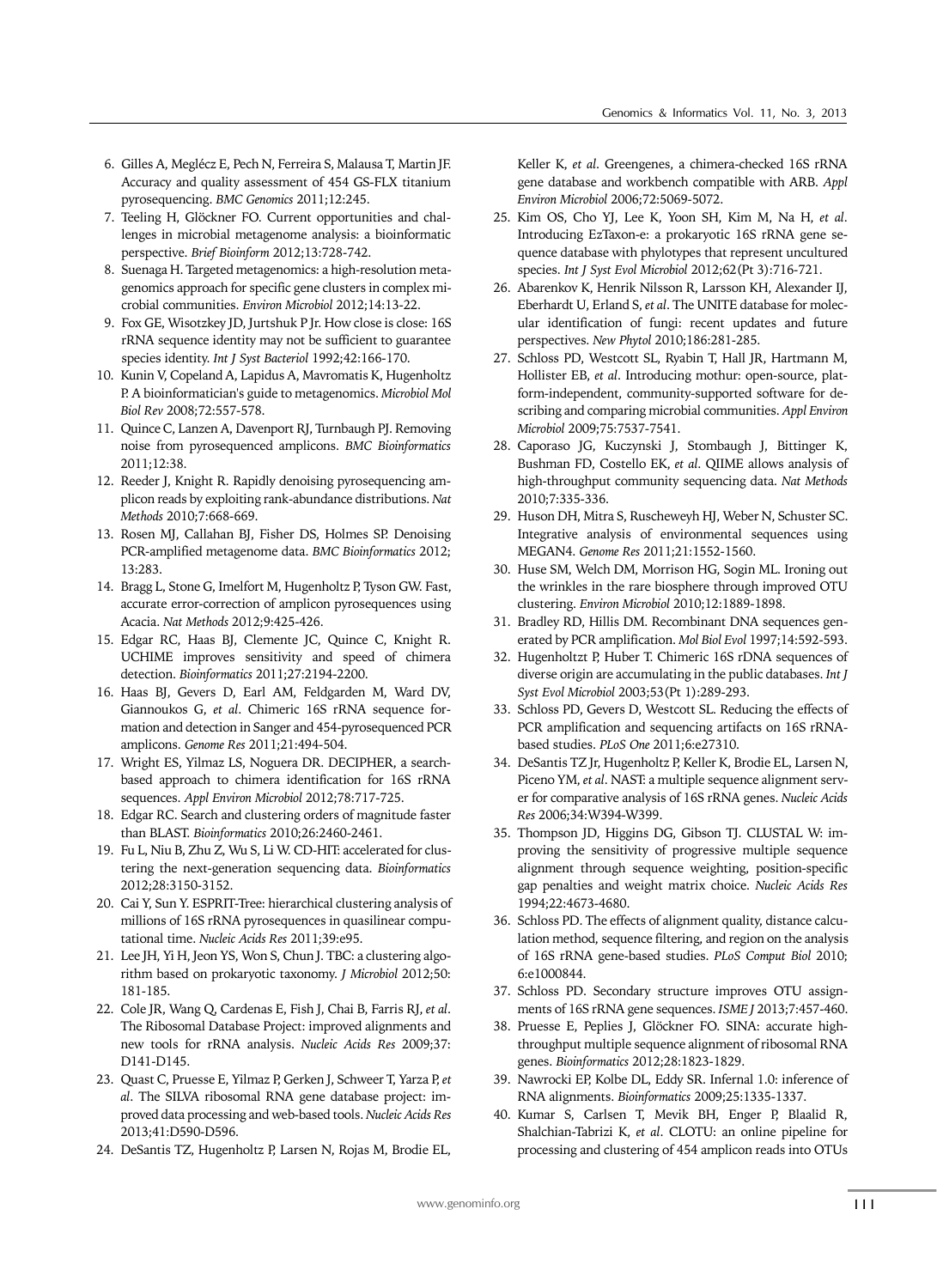followed by taxonomic annotation. *BMC Bioinformatics* 2011; 12:182.

- 41. Hartmann M, Howes CG, VanInsberghe D, Yu H, Bachar D, Christen R, *et al*. Significant and persistent impact of timber harvesting on soil microbial communities in Northern coniferous forests. *ISME J* 2012;6:2199-2218.
- 42. Sul WJ, Cole JR, Jesus EC, Wang Q, Farris RJ, Fish JA, *et al*. Bacterial community comparisons by taxonomy-supervised analysis independent of sequence alignment and clustering. *Proc Natl Acad Sci U S A* 2011;108:14637-14642.
- 43. Lan Y, Wang Q, Cole JR, Rosen GL. Using the RDP classifier to predict taxonomic novelty and reduce the search space for finding novel organisms. *PLoS One* 2012;7:e32491.
- 44. Soergel DA, Dey N, Knight R, Brenner SE. Selection of primers for optimal taxonomic classification of environmental 16S rRNA gene sequences. *ISME J* 2012;6:1440-1444.
- 45. Altschul SF, Gish W, Miller W, Myers EW, Lipman DJ. Basic local alignment search tool. *J Mol Biol* 1990;215:403-410.
- 46. Huson DH, Auch AF, Qi J, Schuster SC. MEGAN analysis of metagenomic data. *Genome Res* 2007;17:377-386.
- 47. Clemente JC, Jansson J, Valiente G. Flexible taxonomic assignment of ambiguous sequencing reads. *BMC Bioinformatics* 2011;12:8.
- 48. Wang Q, Garrity GM, Tiedje JM, Cole JR. Naive Bayesian classifier for rapid assignment of rRNA sequences into the new bacterial taxonomy. *Appl Environ Microbiol* 2007;73: 5261-5267.
- 49. Berger SA, Krompass D, Stamatakis A. Performance, accuracy, and Web server for evolutionary placement of short sequence reads under maximum likelihood. *Syst Biol* 2011; 60:291-302.
- 50. Matsen FA, Kodner RB, Armbrust EV. pplacer: linear time maximum-likelihood and Bayesian phylogenetic placement of sequences onto a fixed reference tree. *BMC Bioinformatics*  2010;11:538.
- 51. Mirarab S, Nguyen N, Warnow T. SEPP: SATe-enabled phylogenetic placement. *Pac Symp Biocomput* 2012:247-258.
- 52. Wu M, Scott AJ. Phylogenomic analysis of bacterial and archaeal sequences with AMPHORA2. *Bioinformatics* 2012;28: 1033-1034.
- 53. Vergin KL, Urbach E, Stein JL, DeLong EF, Lanoil BD, Giovannoni SJ. Screening of a fosmid library of marine environmental genomic DNA fragments reveals four clones related to members of the order Planctomycetales. *Appl Environ Microbiol* 1998;64:3075-3078.
- 54. Gianoulis TA, Raes J, Patel PV, Bjornson R, Korbel JO, Letunic I, *et al*. Quantifying environmental adaptation of metabolic pathways in metagenomics. *Proc Natl Acad Sci U S A* 2009;106:1374-1379.
- 55. Yutin N, Suzuki MT, Teeling H, Weber M, Venter JC, Rusch DB, *et al*. Assessing diversity and biogeography of aerobic anoxygenic phototrophic bacteria in surface waters of the Atlantic and Pacific Oceans using the Global Ocean Sampling expedition metagenomes. *Environ Microbiol* 2007;9:1464- 1475.
- 56. Li R, Zhu H, Ruan J, Qian W, Fang X, Shi Z, *et al*. *De novo* assembly of human genomes with massively parallel short read

sequencing. *Genome Res* 2010;20:265-272.

- 57. Laserson J, Jojic V, Koller D. Genovo: *de novo* assembly for metagenomes. *J Comput Biol* 2011;18:429-443.
- 58. Peng Y, Leung HC, Yiu SM, Chin FY. Meta-IDBA: a *de novo* assembler for metagenomic data. *Bioinformatics* 2011;27:i94 i101.
- 59. Namiki T, Hachiya T, Tanaka H, Sakakibara Y. MetaVelvet: an extension of Velvet assembler to de novo metagenome assembly from short sequence reads. *Nucleic Acids Res* 2012;40:e155.
- 60. Lai B, Ding R, Li Y, Duan L, Zhu H. A *de novo* metagenomic assembly program for shotgun DNA reads. *Bioinformatics*  2012;28:1455-1462.
- 61. Boisvert S, Raymond F, Godzaridis E, Laviolette F, Corbeil J. Ray Meta: scalable *de novo* metagenome assembly and profiling. *Genome Biol* 2012;13:R122.
- 62. Koren S, Treangen TJ, Pop M. Bambus 2: scaffolding metagenomes. *Bioinformatics* 2011;27:2964-2971.
- 63. Gori F, Folino G, Jetten MS, Marchiori E. MTR: taxonomic annotation of short metagenomic reads using clustering at multiple taxonomic ranks. *Bioinformatics* 2011;27:196-203.
- 64. Monzoorul Haque M, Ghosh TS, Komanduri D, Mande SS. SOrt-ITEMS: sequence orthology based approach for improved taxonomic estimation of metagenomic sequences. *Bioinformatics* 2009;25:1722-1730.
- 65. Glass EM, Wilkening J, Wilke A, Antonopoulos D, Meyer F. Using the metagenomics RAST server (MG-RAST) for analyzing shotgun metagenomes. *Cold Spring Harb Protoc* 2010; 2010:pdb.prot5368.
- 66. Overbeek R, Begley T, Butler RM, Choudhuri JV, Chuang HY, Cohoon M, *et al*. The subsystems approach to genome annotation and its use in the project to annotate 1000 genomes. *Nucleic Acids Res* 2005;33:5691-5702.
- 67. Gerlach W, Stoye J. Taxonomic classification of metagenomic shotgun sequences with CARMA3. *Nucleic Acids Res* 2011; 39:e91.
- 68. Wu M, Eisen JA. A simple, fast, and accurate method of phylogenomic inference. *Genome Biol* 2008;9:R151.
- 69. Liu B, Gibbons T, Ghodsi M, Treangen T, Pop M. Accurate and fast estimation of taxonomic profiles from metagenomic shotgun sequences. *BMC Genomics* 2011;12 Suppl 2:S4.
- 70. Rosen GL, Reichenberger ER, Rosenfeld AM. NBC: the naive Bayes classification tool webserver for taxonomic classification of metagenomic reads. *Bioinformatics* 2011;27: 127-129.
- 71. Brady A, Salzberg SL. Phymm and PhymmBL: metagenomic phylogenetic classification with interpolated Markov models. *Nat Methods* 2009;6:673-676.
- 72. McHardy AC, Martin HG, Tsirigos A, Hugenholtz P, Rigoutsos I. Accurate phylogenetic classification of variable-length DNA fragments. *Nat Methods* 2007;4:63-72.
- 73. Diaz NN, Krause L, Goesmann A, Niehaus K, Nattkemper TW. TACOA: taxonomic classification of environmental genomic fragments using a kernelized nearest neighbor approach. *BMC Bioinformatics* 2009;10:56.
- 74. Weber M, Teeling H, Huang S, Waldmann J, Kassabgy M, Fuchs BM, *et al*. Practical application of self-organizing maps